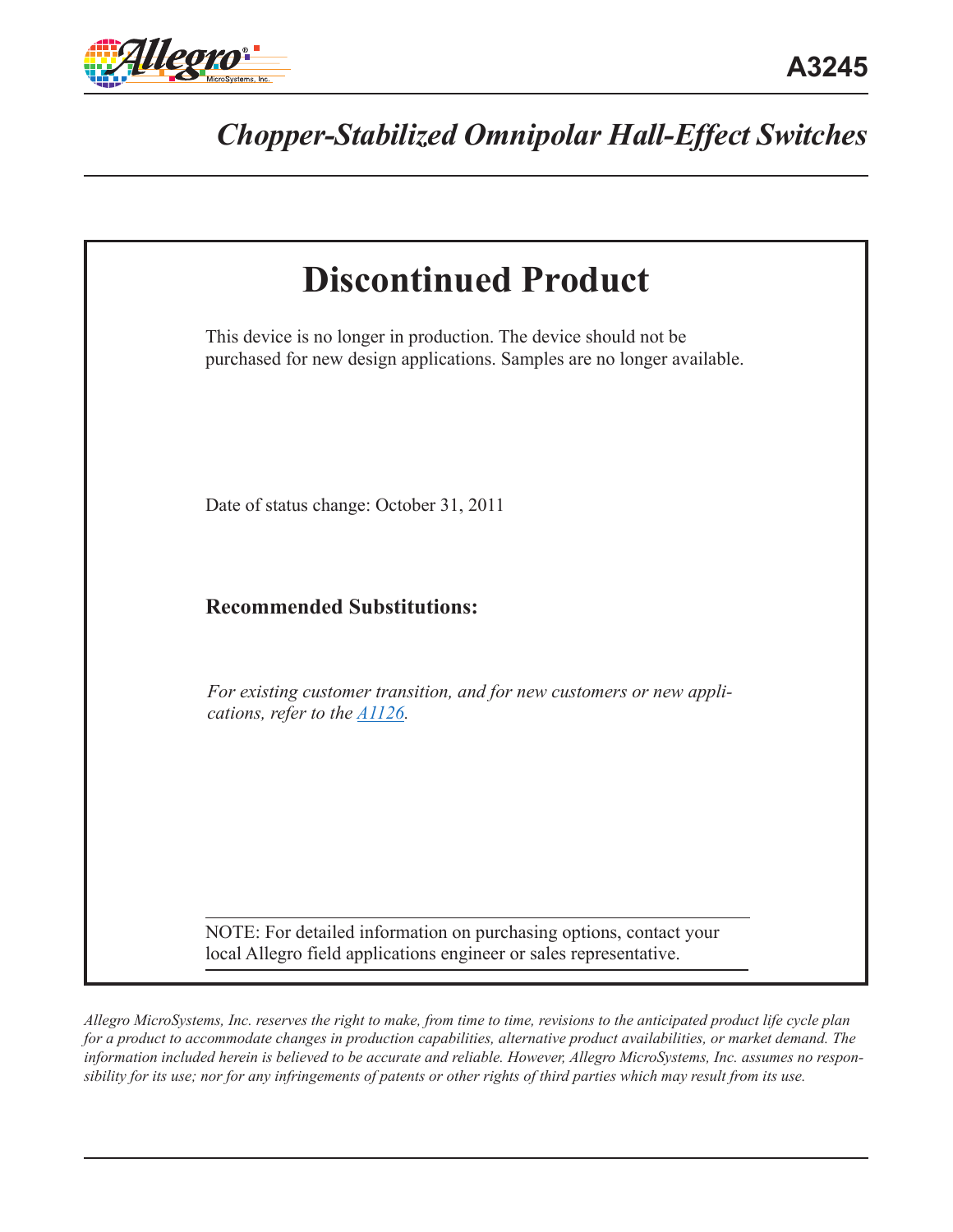

# *Chopper-Stabilized Omnipolar Hall-Effect Switches*

# **Features and Benefits**

- Omnipolar operation
- Chopper stabilization
	- Superior temperature stability
	- Extremely low switchpoint drift
- Insensitive to physical stress
- Reverse battery protection
- Output short circuit protection
- Solid state reliability
- Small size
- Robust EMC capability
- High ESD ratings (HBM)

# **Packages: 3 pin SOT23W (suffix LH)**



*Not to scale*

# **Description**

The A3245 integrated circuit is an omnipolar, ultrasensitive Hall-effect switch with a digital output. This device has an integrated regulator permitting operation to 24 V, making it the first omnipolar switch available for operation to 24 V. This device is especially suited for operation over extended temperature ranges, up to +150°C. Superior high-temperature performance is made possible through an Allegro® patented dynamic offset cancellation, which reduces the residual offset voltage normally caused by device overmolding, temperature excursions, and thermal stress.

The A3245 Hall-effect switch includes the following on a single silicon chip: voltage regulator, Hall-voltage generator, small-signal amplifier, chopper stabilization, Schmitt trigger, and a short circuit protected open-drain output. Advanced BiCMOS wafer fabrication processing is used to take advantage of low-voltage requirements, component matching, very low input-offset errors, and small component geometries.

The omnipolar operation of the A3245 allows activation with either a north *or* a south polarity field of sufficient strength. In the absence of a magnetic field, the output is off. This

*Continued on the next page…*

# **Functional Block Diagram**

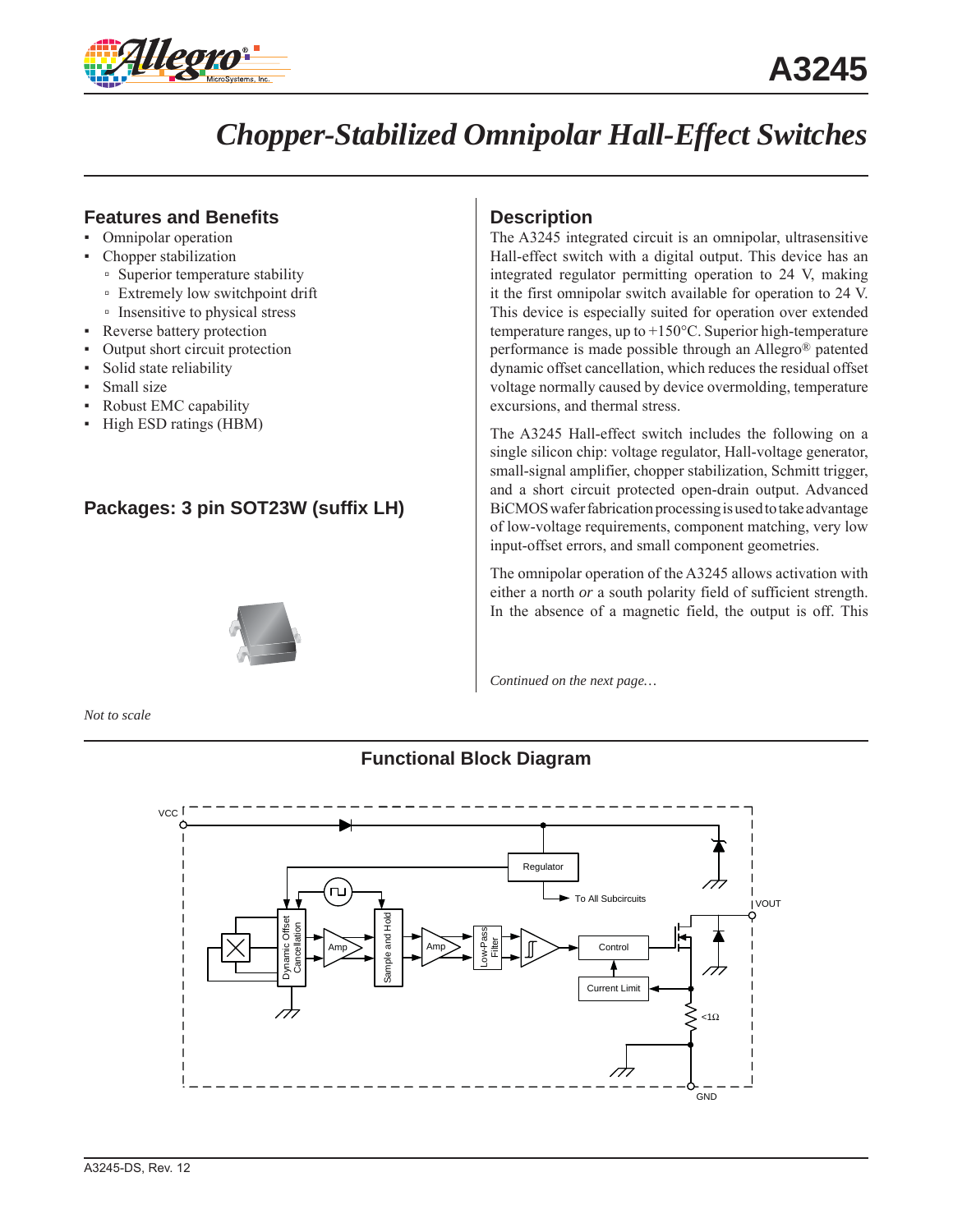### **Description (continued)**

patented magnetic-polarity-independence feature makes this device an excellent replacement for reed switches, with improved ease of manufacturing, because the A3245 does not require manufacturers to orient their magnets. These devices allow simple on/off switching in industrial, consumer, and automotive applications.

The A3245 is rated for operation between the ambient temperatures

–40°C and 85°C for the E temperature range, and –40°C to 150°C for the L temperature range. The small geometries of the BiCMOS process allow these devices to be provided in ultrasmall packages. Package LH is an SOT23W, a miniature low-profile surfacemount package. It is lead (Pb) free, with 100% matte tin plated leadframe.

#### **Selection Guide**

| <b>Part Number</b> | Packing*                     | Mounting                   | Ambient, $T_A$ (°C) |
|--------------------|------------------------------|----------------------------|---------------------|
| A3245ELHLT-T       | 7-in. reel, 3000 pieces/reel | 3-pin SOT23W surface mount | $-40$ to 85         |
| A3245LLHLT-T       | 7-in. reel, 3000 pieces/reel | 3-pin SOT23W surface mount | –40 to 150          |

\*Contact Allegro for additional packing options.

#### **Absolute Maximum Ratings**

| <b>Characteristic</b>                | Symbol                | <b>Notes</b> | Rating             | <b>Units</b> |
|--------------------------------------|-----------------------|--------------|--------------------|--------------|
| Supply Voltage                       | $V_{\rm CC}$          |              | 28                 | V            |
| Reverse-Supply Voltage               | $V_{\text{RCC}}$      |              | $-18$              | $\vee$       |
| Reverse-Supply Current               | <sup>I</sup> RCC      |              | $-2$               | <b>mA</b>    |
| Output Off Voltage                   | $V_{\text{OUT}}$      |              | 28                 | $\vee$       |
| <b>Output Current</b>                | <b>I</b> OUTSINK      |              | Internally Limited |              |
| <b>Magnetic Flux Density</b>         | B                     |              | Unlimited          | G            |
| <b>Operating Ambient Temperature</b> | $T_A$                 | Range E      | $-40$ to 85        | $^{\circ}$ C |
|                                      |                       | Range L      | $-40$ to 150       | °C           |
| Maximum Junction Temperature         | $T_{\parallel}$ (max) |              | 165                | °C           |
| Storage Temperature                  | $T_{\text{stg}}$      |              | $-65$ to 170       | $^{\circ}$ C |

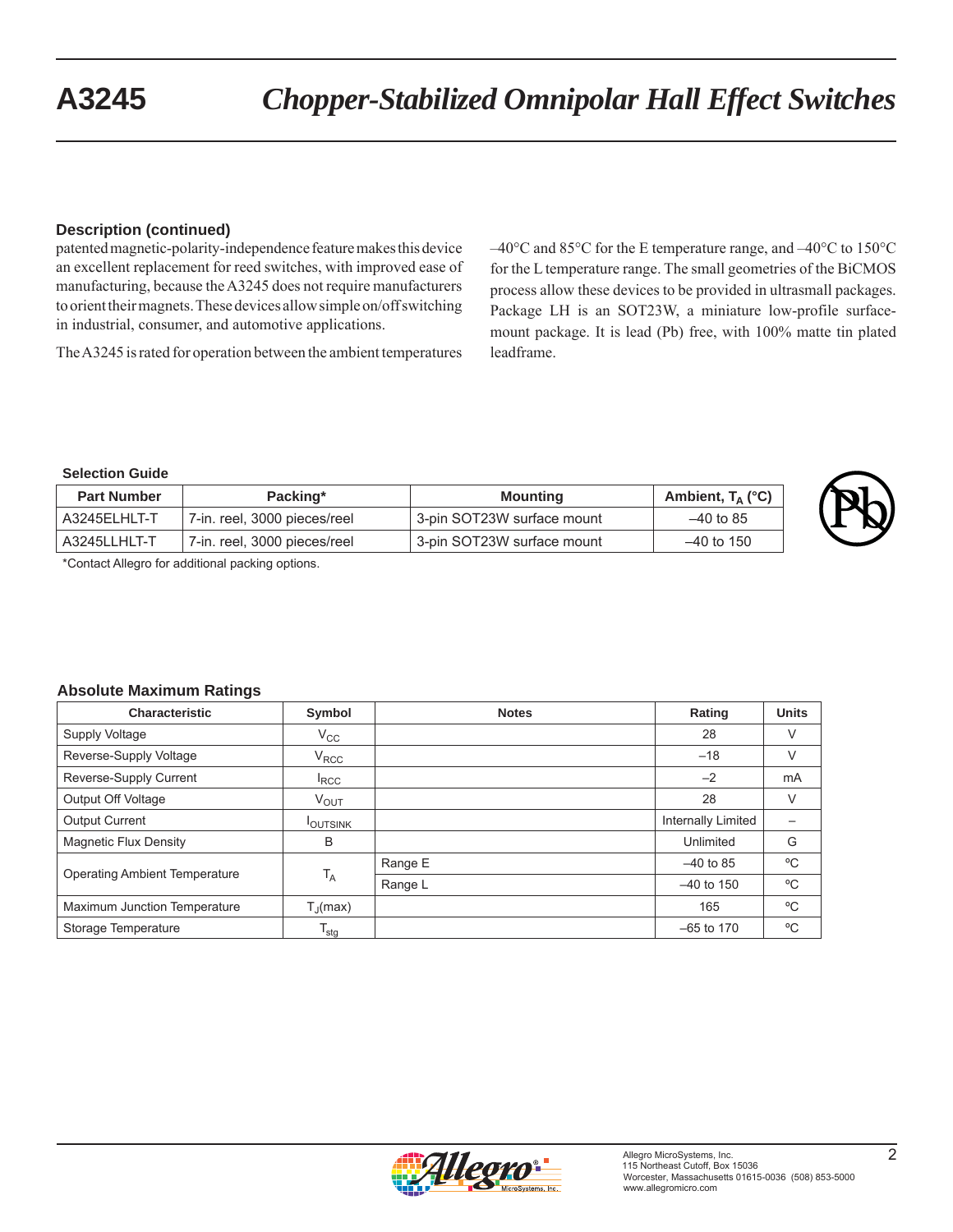# **A3245** *Chopper-Stabilized Omnipolar Hall Effect Switches*

| <b>Characteristic</b>             | <b>Symbol</b>        | <b>Test Conditions</b>                                    |                          | Typ.                     | Max.                     | <b>Units</b> |
|-----------------------------------|----------------------|-----------------------------------------------------------|--------------------------|--------------------------|--------------------------|--------------|
| <b>Electrical Characteristics</b> |                      |                                                           |                          |                          |                          |              |
| Supply Voltage <sup>1</sup>       | $V_{\rm CC}$         | Operating, $T_J < 165^{\circ}$ C                          | 3.6                      | $\overline{\phantom{0}}$ | 24                       | $\vee$       |
| Output Leakage Current            | <b>LOUTOFF</b>       | $V_{OUT}$ = 24 V, B < B <sub>RP</sub>                     | —                        |                          | 10                       | μA           |
| Output On Voltage                 | $V_{OUT(SAT)}$       | $I_{OUT}$ = 20 mA, B > B <sub>OP</sub>                    | -                        |                          | 500                      | mV           |
| <b>Output Current Limit</b>       | $I_{OM}$             | $B > B_{OP}$                                              | 30                       |                          | 60                       | mA           |
| Power-On Time                     | $t_{\mathsf{PO}}$    | $V_{CC}$ > $V_{CC(MIN)}$                                  | —                        |                          | 50                       | μs           |
| <b>Chopping Frequency</b>         | $f_c$                |                                                           | $\overline{\phantom{0}}$ | 200                      | $\overline{\phantom{0}}$ | kHz          |
| Output Rise Time <sup>2</sup>     | $t_{r}$              | $R_{\text{LOAD}}$ = 820 $\Omega$ , C <sub>S</sub> = 20 pF | —                        | $\overline{\phantom{0}}$ | 1                        | μs           |
| Output Fall Time <sup>2</sup>     | $t_f$                | $R_{\text{LOAD}}$ = 820 $\Omega$ , C <sub>S</sub> = 20 pF | -                        |                          | 1                        | μs           |
| <b>Supply Current</b>             | <b>ICCON</b>         | B > B <sub>OP</sub>                                       | -                        | 1.5                      | 3.5                      | mA           |
|                                   | <b>ICCOFF</b>        | $B < B_{RP}$                                              | —                        | 1.5                      | 3.5                      | mA           |
| Reverse Battery Current           | $I_{\text{RCC}}$     | $V_{RCC} = -18 V$                                         | —                        |                          | $-2$                     | mA           |
| Supply Zener Clamp Voltage        | V <sub>ZSupply</sub> | $I_{CC}$ = 6.5 mA; T <sub>A</sub> = 25°C                  | 28                       |                          |                          | $\vee$       |
| Supply Zener Current <sup>3</sup> | <b>IzSupply</b>      | $V_S = 28 V$                                              | —                        |                          | 6.5                      | mA           |
| <b>Magnetic Characteristics4</b>  |                      |                                                           |                          |                          |                          |              |
| Operate Point                     | B <sub>OPS</sub>     | South pole adjacent to branded face of device             | 15                       | 38                       | 55                       | G            |
|                                   | $B_{OPN}$            | North pole adjacent to branded face of device             | $-55$                    | $-38$                    | $-15$                    | G            |
| <b>Release Point</b>              | $B_{RPS}$            | South pole adjacent to branded face of device             | 5                        | 20                       | 50                       | G            |
|                                   | $B_{RPN}$            | North pole adjacent to branded face of device             | $-50$                    | $-20$                    | $-5$                     | G            |
| Hysteresis                        | $B_{HYS}$            | $ B_{OPX}-B_{RPX} $                                       | 5                        | 18                       | 30                       | G            |

#### **OPERATING CHARACTERISTICS** valid over full operating voltage and ambient temperature ranges, unless otherwise noted

1 Maximum voltage must be adjusted for power dissipation and junction temperature, see *Power Derating* section.

 $2 C<sub>S</sub>$  = oscilloscope probe capacitance.

<sup>3</sup> Maximum current limit is equal to the maximum  $I_{\text{CC}(MAX)} + 3$  mA.

4 Magnetic flux density, B, is indicated as a negative value for north-polarity magnetic fields, and as a positive value for south-polarity magnetic fields. This so-called algebraic convention supports arithmetic comparison of north and south polarity values, where the relative strength of the field is indicated by the absolute value of B, and the sign indicates the polarity of the field (for example, a -100 G field and a 100 G field have equivalent strength, but opposite polarity).

## DEVICE QUALIFICATION PROGRAM Contact Allegro for information.

EMC (Electromagnetic Compatibility) REQUIREMENTS Contact Allegro for information.

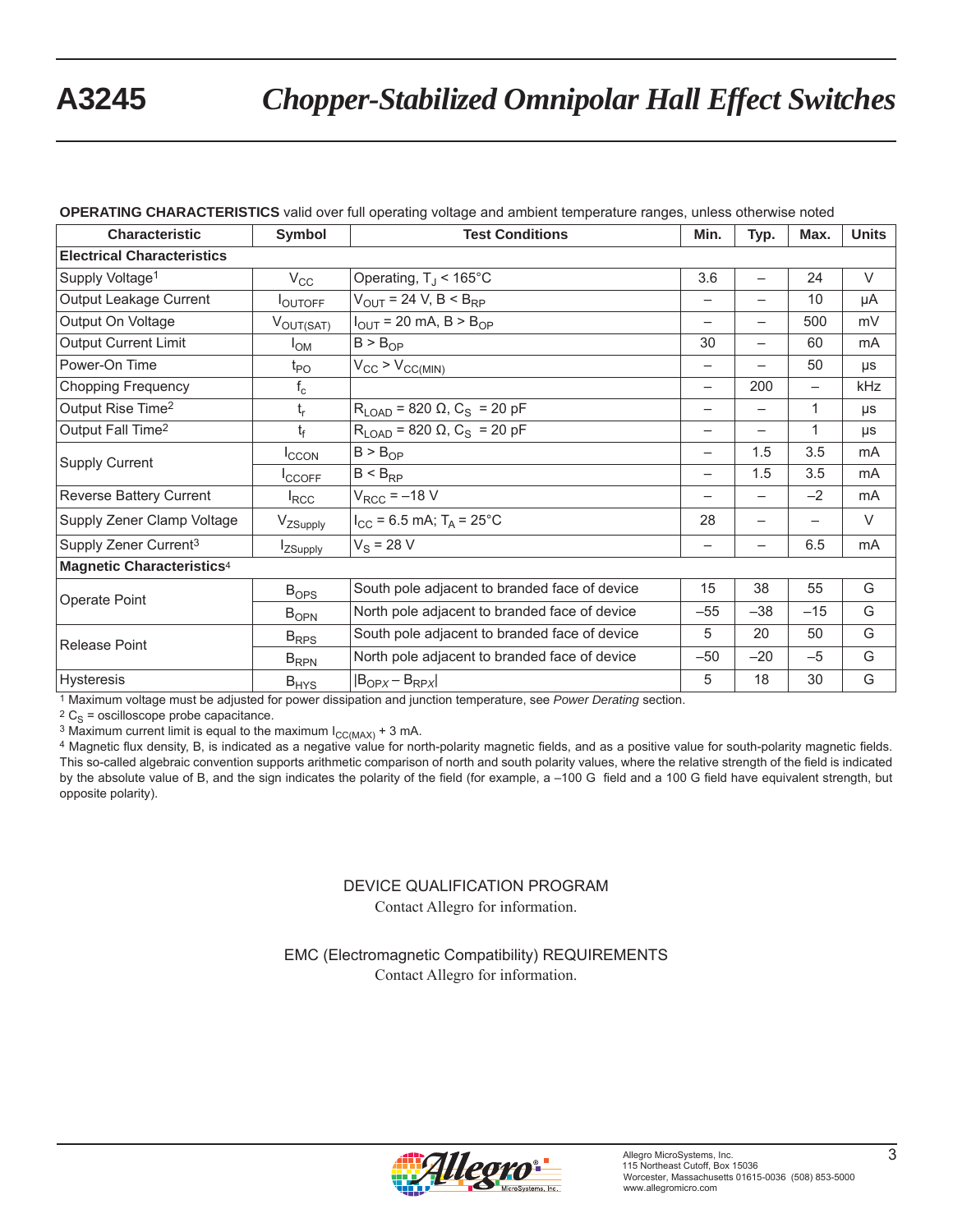# **A3245** *Chopper-Stabilized Omnipolar Hall Effect Switches*

# Electrical Characteristic Data



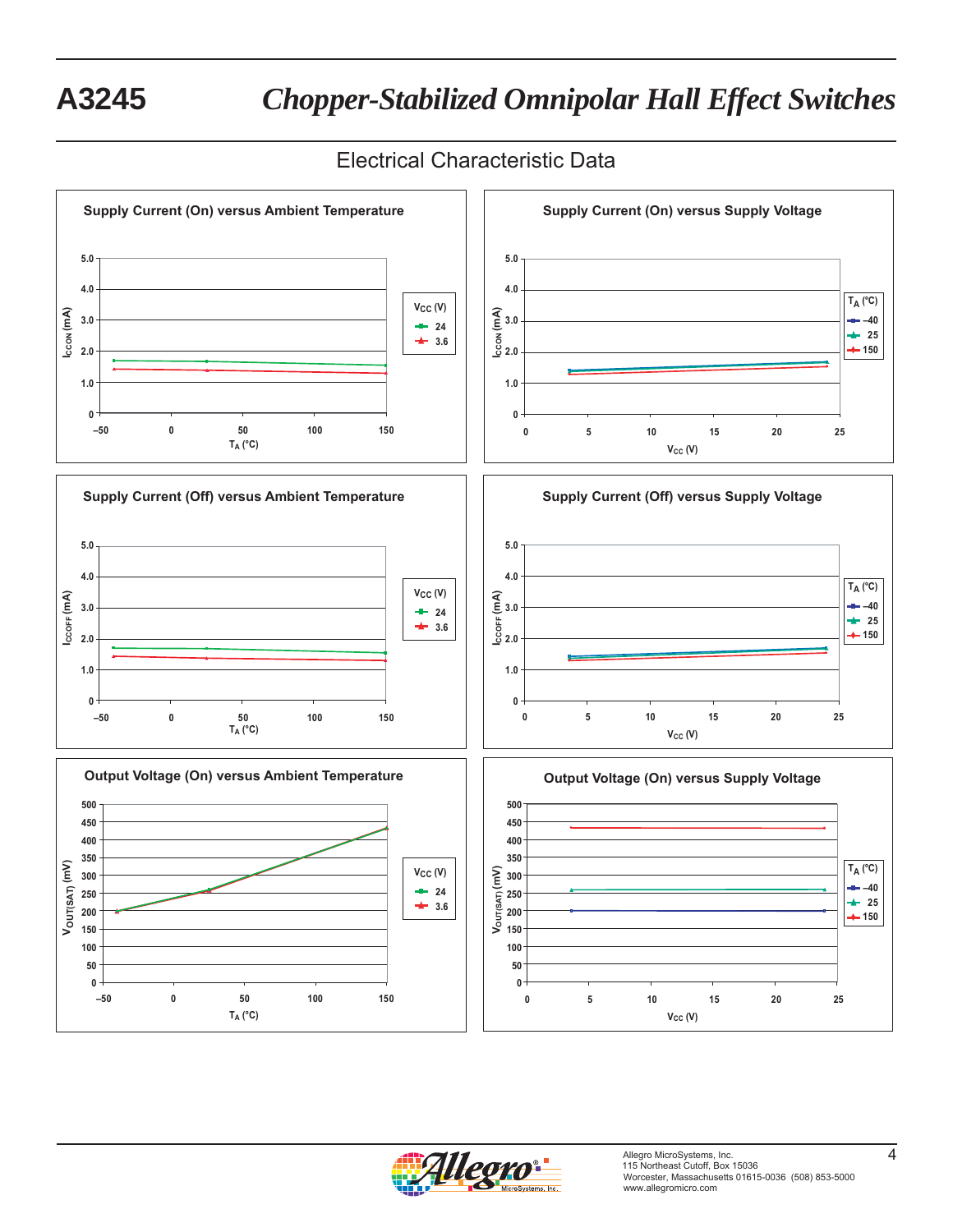# **A3245** *Chopper-Stabilized Omnipolar Hall Effect Switches*

# Magnetic Characteristic Data





*Continued on the next page...*

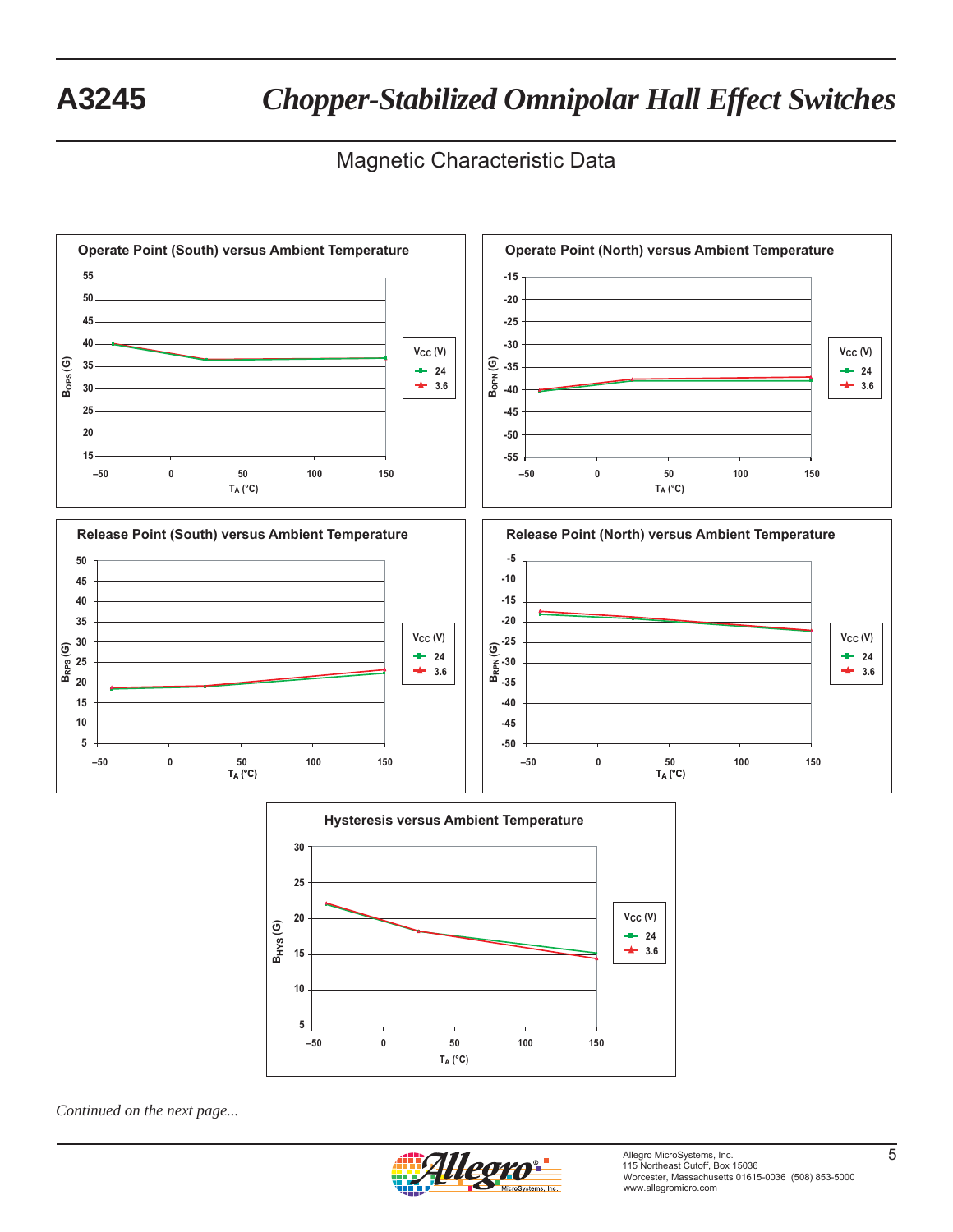# Magnetic Characteristic Data (Continued)



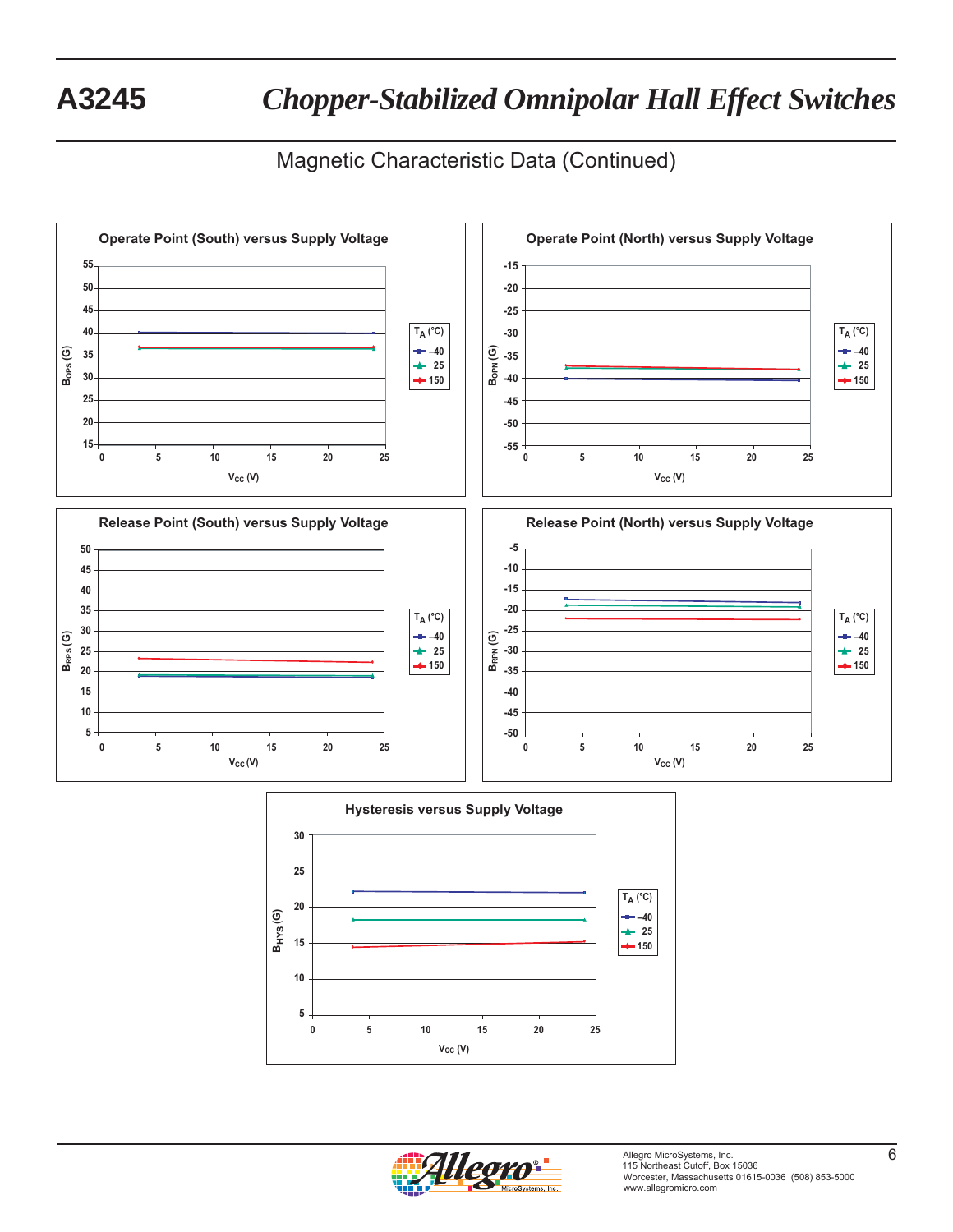### **THERMAL CHARACTERISTICS may require derating at maximum conditions, see application information**

| <b>Characteristic</b>      | Symbol          | <b>Test Conditions</b>                                                                          | Value | Units l |
|----------------------------|-----------------|-------------------------------------------------------------------------------------------------|-------|---------|
| Package Thermal Resistance |                 | Package LH-3, 1-layer PCB with copper limited to<br>solder pads                                 | 110   | °C/W l  |
|                            | $R_{\theta JA}$ | Package LH-3, 2-layer PCB with 0.926 in <sup>2</sup> on each<br>side, connected by thermal vias | 228   | °C/W    |

#### **Power Derating Curve**



#### **Power Dissipation versus Ambient Temperature**



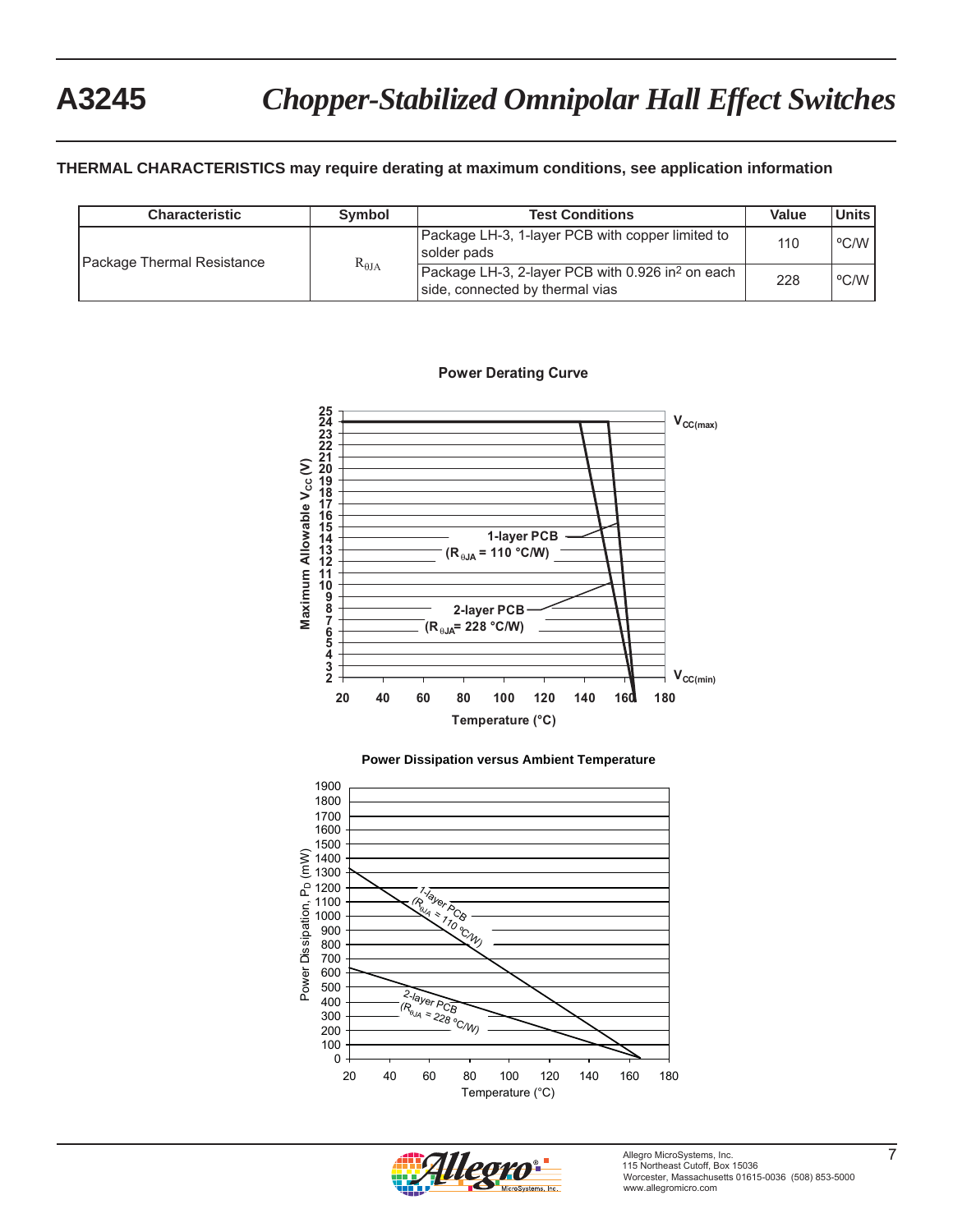# Functional Description

## **Operation**

The output of this device switches low (turns on) when a magnetic field perpendicular to the Hall element exceeds the operate point,  $B_{OPS}$  (or is less than  $B_{OPN}$ ). After turn-on, the output voltage is  $V_{\text{OUT(SAT)}}$ . The output transistor is capable of sinking current up to the short circuit current limit,  $I_{OM}$ , which is a minimum of 30 mA. When the magnetic field is reduced below the release point,  $B_{RPS}$  (or increased above  $B_{RPN}$ ), the device output switches high (turns off). The difference in the magnetic operate and release points is the hysteresis,  $B<sub>HYS</sub>$ , of the device. This built-in hysteresis allows clean switching of the output even in the presence of external mechanical vibration and electrical noise.

Powering-on the device in a hysteresis region, between  $B<sub>OPX</sub>$ and  $B_{RPX}$ , allows an indeterminate output state. The correct state is attained after the first excursion beyond  $B_{OPX}$  or  $B_{RPX}$ .

### **Applications**

It is strongly recommended that an external bypass capacitor be connected (in close proximity to the Hall element) between the

supply and ground of the device to reduce both external noise and noise generated by the chopper stabilization technique. As is shown in Panel B of figure 1, a  $0.1 \mu$ F capacitor is typical.

Omnipolar switches allow operation with either a north pole or south pole magnet orientation, enhancing product manufacturability with the device.

Extensive applications information on magnets and Hall-effect devices is available in:

- *Hall-Effect IC Applications Guide*, AN27701,
- *Hall-Effect Devices: Gluing, Potting, Encapsulating, Lead Welding and Lead Forming*, AN27703.1
- *Soldering Methods for Allegro's Products SMT and Through-Hole*, AN26009

All are provided in *Allegro Electronic Data Book*, AMS-702 and the Allegro Web site: www.allegromicro.com



*Figure 1: Switching Behavior of Omnipolar Switches.* In Panel A, *on the horizontal axis, the B+ direction indicates increasing south polarity magnetic fi eld strength, and the B– direction indicates decreasing south polarity fi eld strength (including the case of increasing north polarity). This behavior can be exhibited when using a circuit such as that shown in panel B.* 

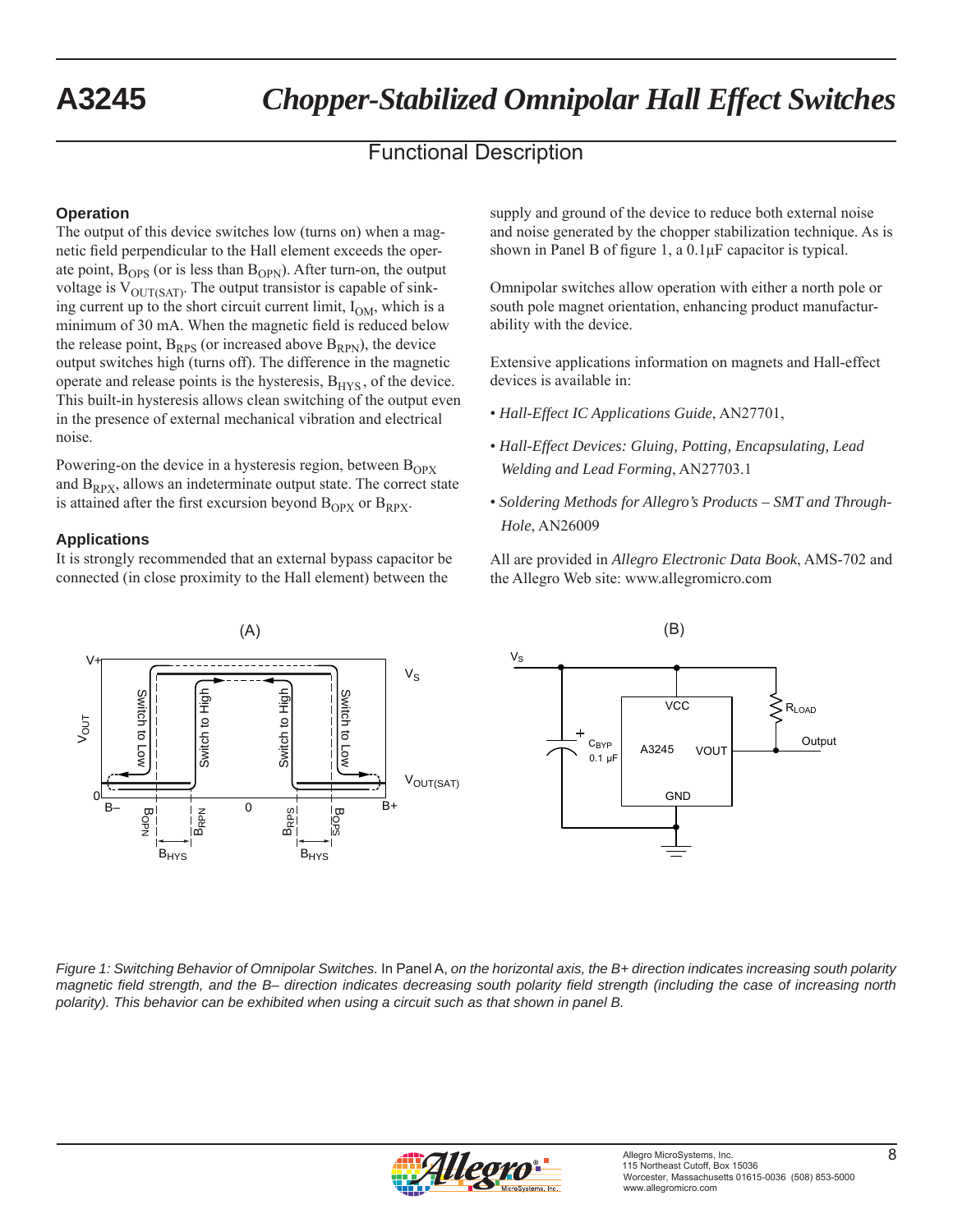## **Chopper Stabilization Technique**

When using Hall-effect technology, a limiting factor for switchpoint accuracy is the small signal voltage developed across the Hall element. This voltage is disproportionally small relative to the offset that can be produced at the output of the Hall element. This makes it difficult to process the signal while maintaining an accurate, reliable output over the specified operating temperature and voltage ranges.

Chopper stabilization is a unique approach used to minimize Hall offset on the chip. The patented Allegro technique, namely Dynamic Quadrature Offset Cancellation, removes key sources of the output drift induced by thermal and mechanical stresses. This offset reduction technique is based on a signal modulationdemodulation process. The undesired offset signal is separated from the magnetic-field-induced signal in the frequency domain, through modulation. The subsequent demodulation acts as a modulation process for the offset, causing the magnetic-fieldinduced signal to recover its original spectrum at baseband, while the dc offset becomes a high-frequency signal. The magnetic-field-induced signal then can pass through a low-pass filter, while the modulated dc offset is suppressed. This configuration is illustrated in figure 2.

The chopper stabilization technique uses a 200 kHz highfrequency clock. For demodulation process, a sample and hold technique is used, where the sampling is performed at twice the chopper frequency (400 kHz). This high-frequency operation allows a greater sampling rate, which results in higher accuracy and faster signal-processing capability. This approach desensitizes the chip to the effects of thermal and mechanical stresses, and produces devices that have extremely stable quiescent Hall output voltages and precise recoverability after temperature cycling. This technique is made possible through the use of a BiCMOS process, which allows the use of low-offset, low-noise amplifiers in combination with high-density logic integration and sample-and-hold circuits.

The repeatability of magnetic-field-induced switching is affected slightly by a chopper technique. However, the Allegro highfrequency chopping approach minimizes the affect of jitter and makes it imperceptible in most applications. Applications that are more likely to be sensitive to such degradation are those requiring precise sensing of alternating magnetic fields; for example, speed sensing of ring-magnet targets. For such applications, Allegro recommends its digital device families with lower sensitivity to jitter. For more information on those devices, contact your Allegro sales representative.



*Figure 2. Chopper Stabilization Circuit (Dynamic Quadrature Offset Cancellation)*

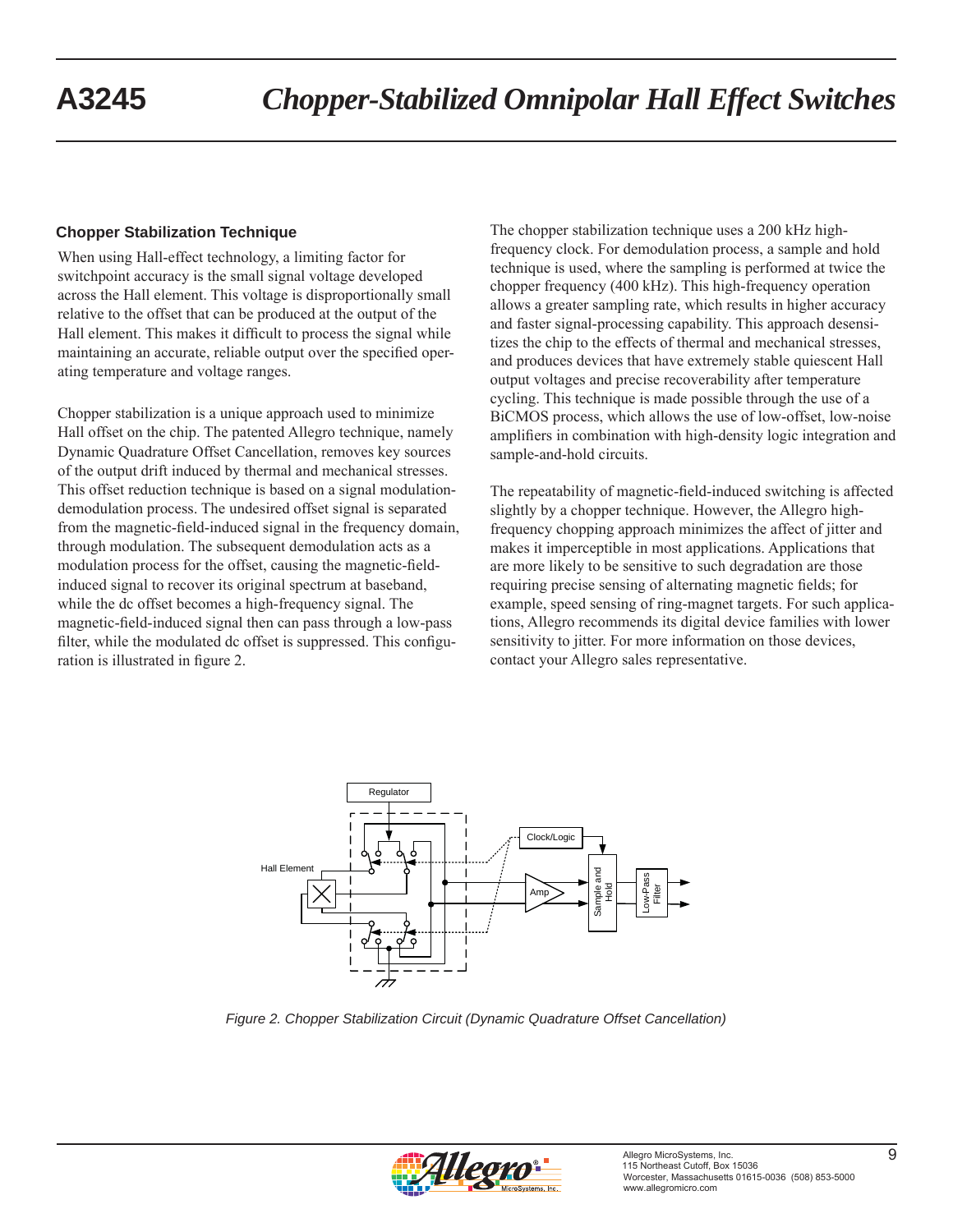### **Power Derating**

The device must be operated below the maximum junction temperature of the device,  $T_{J(max)}$ . Under certain combinations of peak conditions, reliable operation may require derating supplied power or improving the heat dissipation properties of the application. This section presents a procedure for correlating factors affecting operating  $T<sub>L</sub>$ . (Thermal data is also available on the Allegro MicroSystems Web site.)

The Package Thermal Resistance,  $R_{\theta JA}$ , is a figure of merit summarizing the ability of the application and the device to dissipate heat from the junction (die), through all paths to the ambient air. Its primary component is the Effective Thermal Conductivity, K, of the printed circuit board, including adjacent devices and traces. Radiation from the die through the device case,  $R_{\theta IC}$ , is relatively small component of  $R<sub>0JA</sub>$ . Ambient air temperature,  $T_A$ , and air motion are significant external factors, damped by overmolding.

The effect of varying power levels (Power Dissipation,  $P_D$ ), can be estimated. The following formulas represent the fundamental relationships used to estimate  $T_J$ , at  $P_D$ .

$$
P_{D} = V_{IN} \times I_{IN}
$$
 (1)  

$$
\Delta T = P_{D} \times R_{0JA}
$$
 (2)  

$$
T_{J} = T_{A} + \Delta T
$$
 (3)

For example, given common conditions such as:  $T_A = 25^{\circ}C$ ,  $V_{\text{CC}}$  = 12 V, I<sub>CC</sub> = 1.5 mA, and R<sub> $\theta$ JA</sub> = 165 °C/W, then:

$$
P_D = V_{CC} \times I_{CC} = 12 \text{ V} \times 1.5 \text{ mA} = 18 \text{ mW}
$$

 $\Delta T = P_D \times R_{dJA} = 18$  mW  $\times 165$  °C/W = 3°C

 $T_1 = T_A + \Delta T = 25\degree C + 3\degree C = 28\degree C$ 

A worst-case estimate,  $P_{D(max)}$ , represents the maximum allowable power level ( $V_{CC(max)}$ ,  $I_{CC(max)}$ ), without exceeding  $T_{J(max)}$ , at a selected  $R_{\theta JA}$  and  $T_A$ .

*Example*: Reliability for  $V_{CC}$  at  $T_A = 150^{\circ}C$ , package LH, using a low-K PCB.

Observe the worst-case ratings for the device, specifically:  $R_{\theta JA} = 228 \text{ °C/W}, T_{J(max)} = 165 \text{ °C}, V_{CC(max)} = 24 \text{ V}, \text{ and}$  $I_{\text{CC(max)}} = 5 \text{ mA}.$ 

Calculate the maximum allowable power level,  $P_{D(max)}$ . First, invert equation 3:

$$
\Delta T_{\text{max}} = T_{J(\text{max})} - T_A = 165 \,^{\circ}\text{C} - 150 \,^{\circ}\text{C} = 15 \,^{\circ}\text{C}
$$

This provides the allowable increase to  $T<sub>I</sub>$  resulting from internal power dissipation. Then, invert equation 2:

$$
P_{D(max)} = \Delta T_{max} \div R_{\theta JA} = 15\degree C \div 228\degree C/W = 65.8\text{ mW}
$$

Finally, invert equation 1 with respect to voltage:

$$
V_{\text{CC}(\text{est})} = P_{\text{D}(\text{max})} \div I_{\text{CC}(\text{max})} = 65.8 \text{ mW} \div 5 \text{ mA} = 13.2 \text{ V}
$$

The result indicates that, at  $T_A$ , the application and device can dissipate adequate amounts of heat at voltages  $\leq$ V<sub>CC(est)</sub>.

Compare  $V_{CC(est)}$  to  $V_{CC(max)}$ . If  $V_{CC(est)} \leq V_{CC(max)}$ , then reliable operation between  $V_{CC(est)}$  and  $V_{CC(max)}$  requires enhanced  $R_{\theta JA}$ . If  $V_{CC(est)} \geq V_{CC(max)}$ , then operation between  $V_{CC(est)}$  and  $V_{\text{CC(max)}}$  is reliable under these conditions.

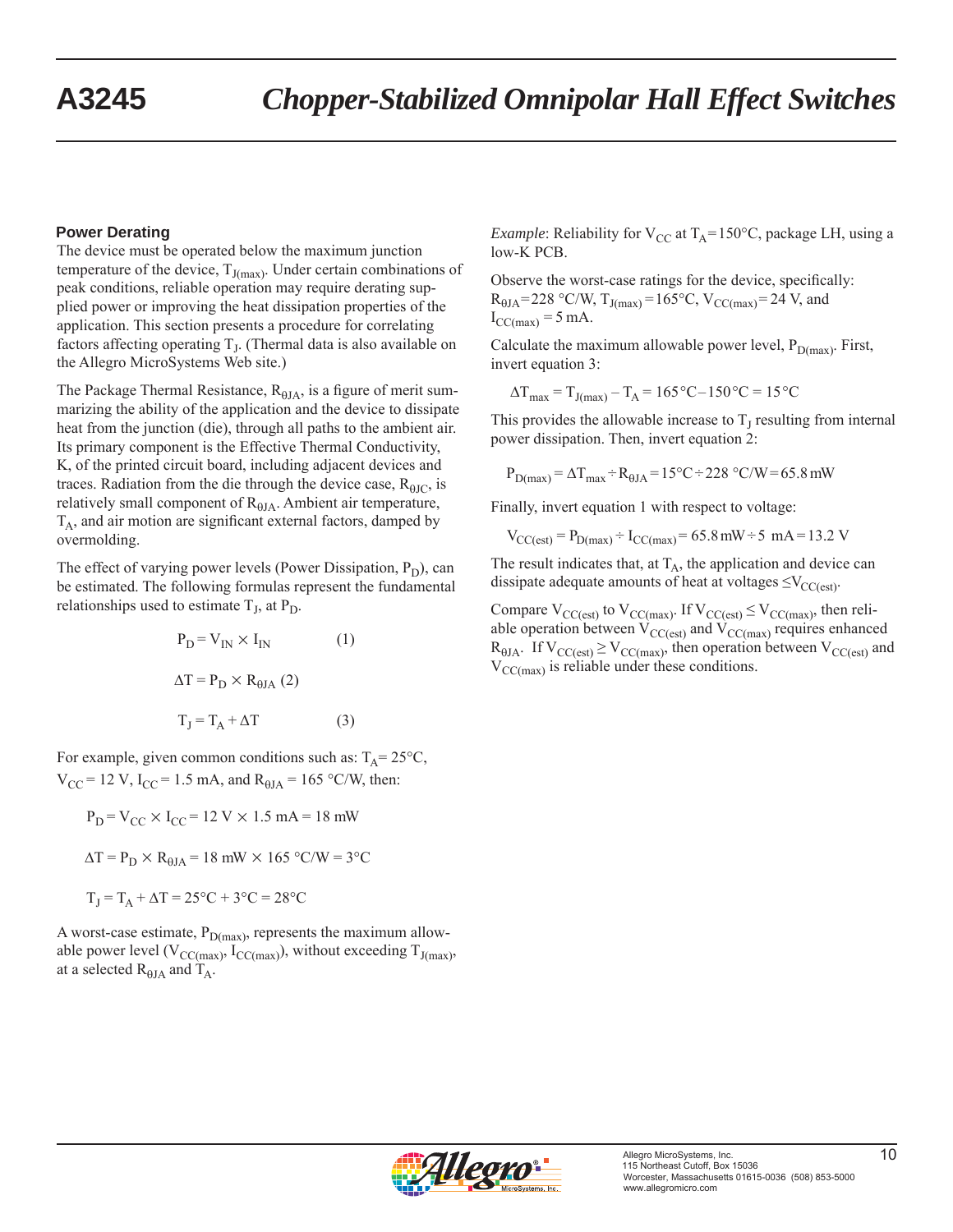Package LH, 3-Pin (SOT-23W)





### Terminal List

| <b>Name</b> | <b>Description</b>            | <b>Number</b> |
|-------------|-------------------------------|---------------|
| <b>VCC</b>  | Connects power supply to chip |               |
| <b>VOUT</b> | Output from circuit           |               |
| GND         | Ground                        |               |